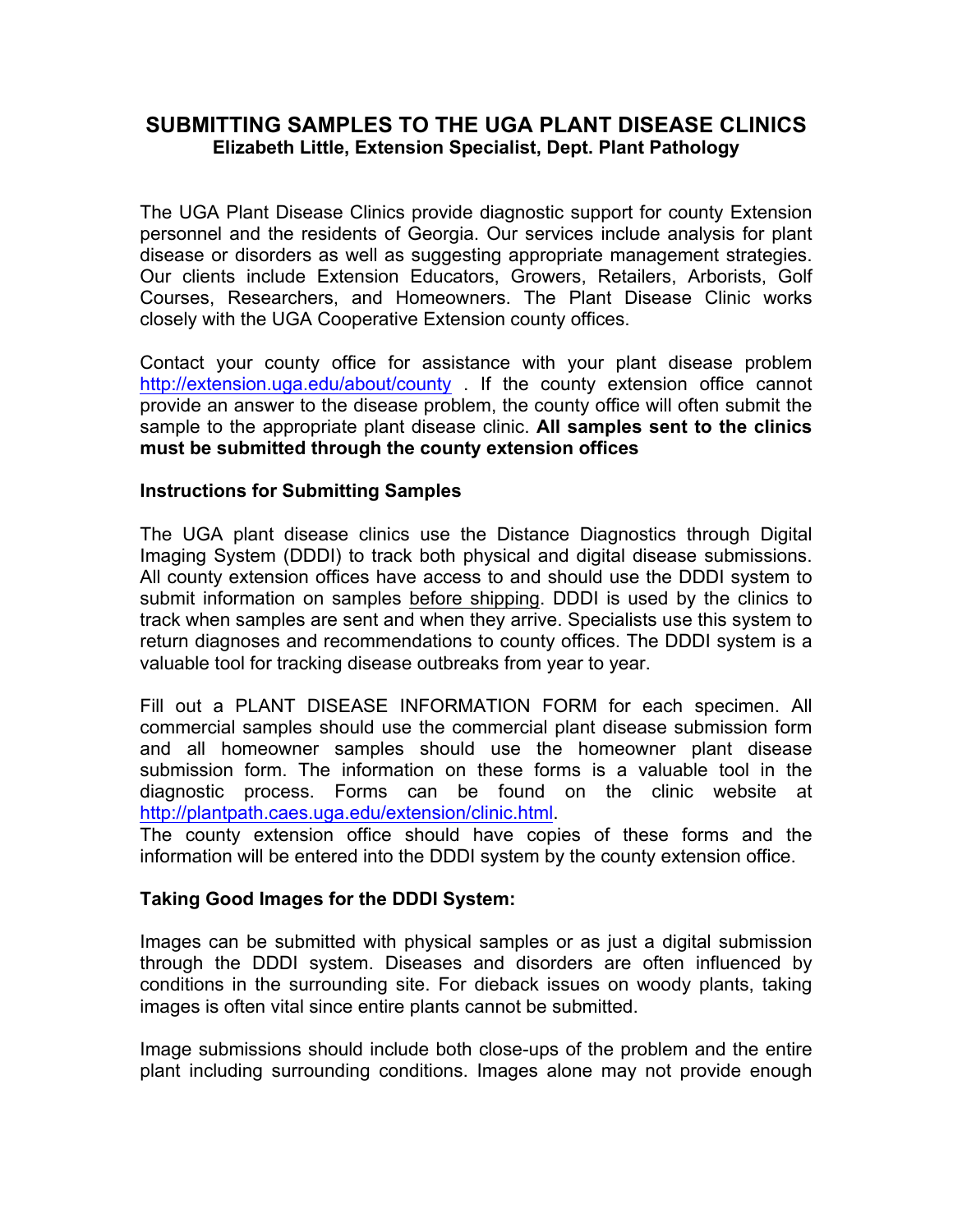information for confirmation of a disease and a follow-up physical sample may be needed, but images can be an important part of the diagnostic process.

#### **Preparation of Samples for Submission:**

The ability to correctly diagnose plant diseases or disorders is only as good as the quality of the sample and the information provided on the disease submission sheet. Diagnosis of a sample that was improperly collected, packed, and/or shipped and arrives in poor shape is usually very difficult and often impossible.

Place diseased specimens in a plastic bag. DO NOT ADD ANY MOISTURE. Place a DRY paper towel in the plastic bag. This will absorb any excess moisture. Fleshy fruit and vegetables should be wrapped separately in paper towels. If whole plants are shipped, seal root balls in a plastic bag to keep the roots moist and to prevent contamination of the foliage. Mushrooms should be wrapped in newspaper and shipped overnight in a box; avoid using plastic bags. KEEP ALL SPECIMENS COOL. DO NOT ALLOW SPECIMENS TO DRY OUT.

#### **Plant Symptoms and Specimen Selection:**

**Wilting, yellowing or general decline of foliage** often indicates a problem with the roots or the lower stems. If practical, send the entire plant (leaves, stems, roots). Collect plants or plant parts which have early disease symptoms. Dig up carefully. DO NOT PULL UP---many roots will be lost. If whole plants cannot be submitted, images of the plants can be useful for diagnosing die back issues.

**Twig and Branch Blights and Cankers**. Select specimens which show recent infection. Include healthy tissues connected to diseased tissues. The problem cannot be diagnosed from entirely dead samples.

**Foliage Diseases (spots, blights).** Select leaves which have early or recent infections. Leaves still attached in groups are better than a few individual leaves. Marginal leaf burn symptoms usually indicate chemical injury or some type of root disorder (physiological, organic or chemical), in which case it may be necessary to include the roots.

**Turf.** Remove a section of turf approximately 6 to 12" square from the edge of the problem area so that the sample shows a range of disease symptoms. Include the intact roots with the underlying soil. Place in a plastic bag and seal. Dried out turf is very difficult to diagnose.

**Fruit and Fleshy Plant Organs**. Diseases of these structures require special attention. Never select a specimen which is exhibiting advanced stages of decay or disease. Select fresh specimens which exhibit early symptoms.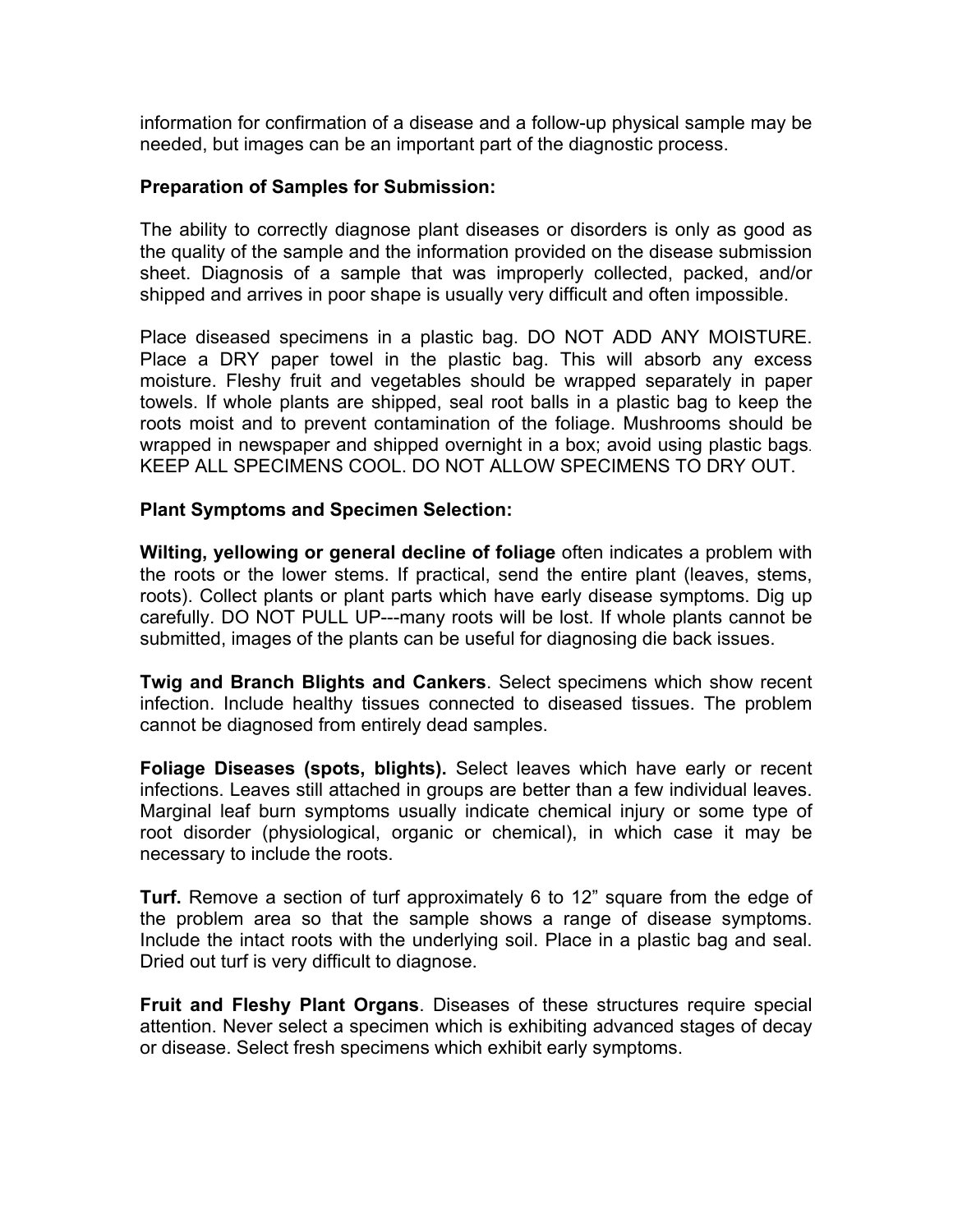# **Examples of Good and Bad Sample Submissions**



Good with healthy & diseased tissues **Bad sample dried out and brittle** 



**Good sample with a dry paper towel** 





**and plastic bag Degraded sample sent in a moist paper towel and plastic bag** 



**Correctly packaged turf** 



**Good sample with entire root system**